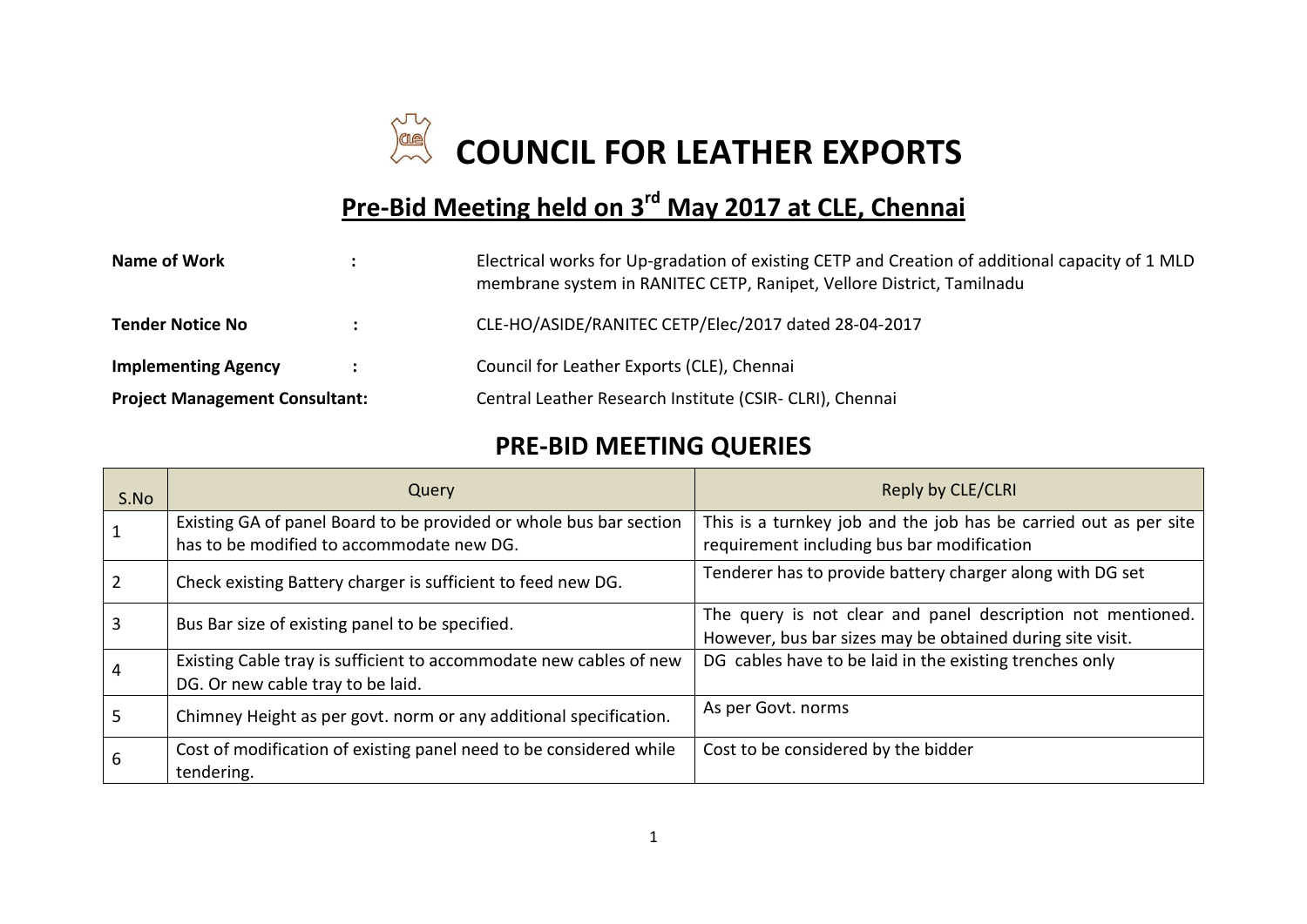| S.No           | Query                                                                                                                                                                                                                                                                                                                                                                  | Reply by CLE/CLRI                                                                                                                                                                               |
|----------------|------------------------------------------------------------------------------------------------------------------------------------------------------------------------------------------------------------------------------------------------------------------------------------------------------------------------------------------------------------------------|-------------------------------------------------------------------------------------------------------------------------------------------------------------------------------------------------|
| $\overline{7}$ | Pollution control certification scope to define.                                                                                                                                                                                                                                                                                                                       | The certificate to be obtained as per local regulations and the<br>applicability may be checked with local authorities by the<br>tenderer                                                       |
| 8              | Scope of works to be define, involves Supply, Installation, Testing<br>and commissioning of allied works specified in section B and in<br>addition necessary earthing and CEIG inspection with approval for<br>all three schedules (A,B and C) on turnkey lump sum basis.                                                                                              | The scope is clearly specified in the BOQ                                                                                                                                                       |
| 9              | DG & It" s auxiliary equipment civil foundation work scopes to be<br>define.                                                                                                                                                                                                                                                                                           | Civil works is in the scope of beneficiary (RANITEC)                                                                                                                                            |
| 10             | Piping for cooling water system & fuel system interconnecting with<br>the existing system to be define.                                                                                                                                                                                                                                                                | This is a turnkey job and the required pipe lines have to be<br>connected / provided as per site requirement by the tenderer                                                                    |
| 11             | Existing and proposed Plant lay out drg to be provided.                                                                                                                                                                                                                                                                                                                | Details existing plant layout can be made out during site visit.<br>Proposed lay out will be provided at the appropriate time                                                                   |
| 12             | As per tender, statutory compliance of schedule A,B and C is in our<br>scope. Our scope will be limited to preparation of drawings<br>pertaining to our scope and also liaisoning with the authorities. All<br>other documents, drawings shall be arranged by client and handed<br>over to us for submission. Also, all statutory payments shall be to<br>CLE account. | The scope is clearly specified in the BOQ and the fee has to be<br>paid by the tenderer as per conditions of tender.                                                                            |
| 13             | For invoicing the materials are you going to issue 'C' form                                                                                                                                                                                                                                                                                                            | CLE will not provide C forms.                                                                                                                                                                   |
| 14             | If you can extend the date of submission                                                                                                                                                                                                                                                                                                                               | Extension is not possible.                                                                                                                                                                      |
| 15             | PCC panel retrofitting 5000A ACB 2 Nos. new is required existing<br>4000ACB is not salvageable. Confirm the requirement of new<br>5000ACB with all accessories and mountings.                                                                                                                                                                                          | ACBs have to be provided as per site conditions and also as per<br>requirements of CEIG. The exact requirement may be decided by<br>the tenderer after checking with local approving authority. |
| 16             | Confirm PCC panel existing components/cables can be reuse after<br>the assessment.                                                                                                                                                                                                                                                                                     | Can be reused wherever applicable.                                                                                                                                                              |